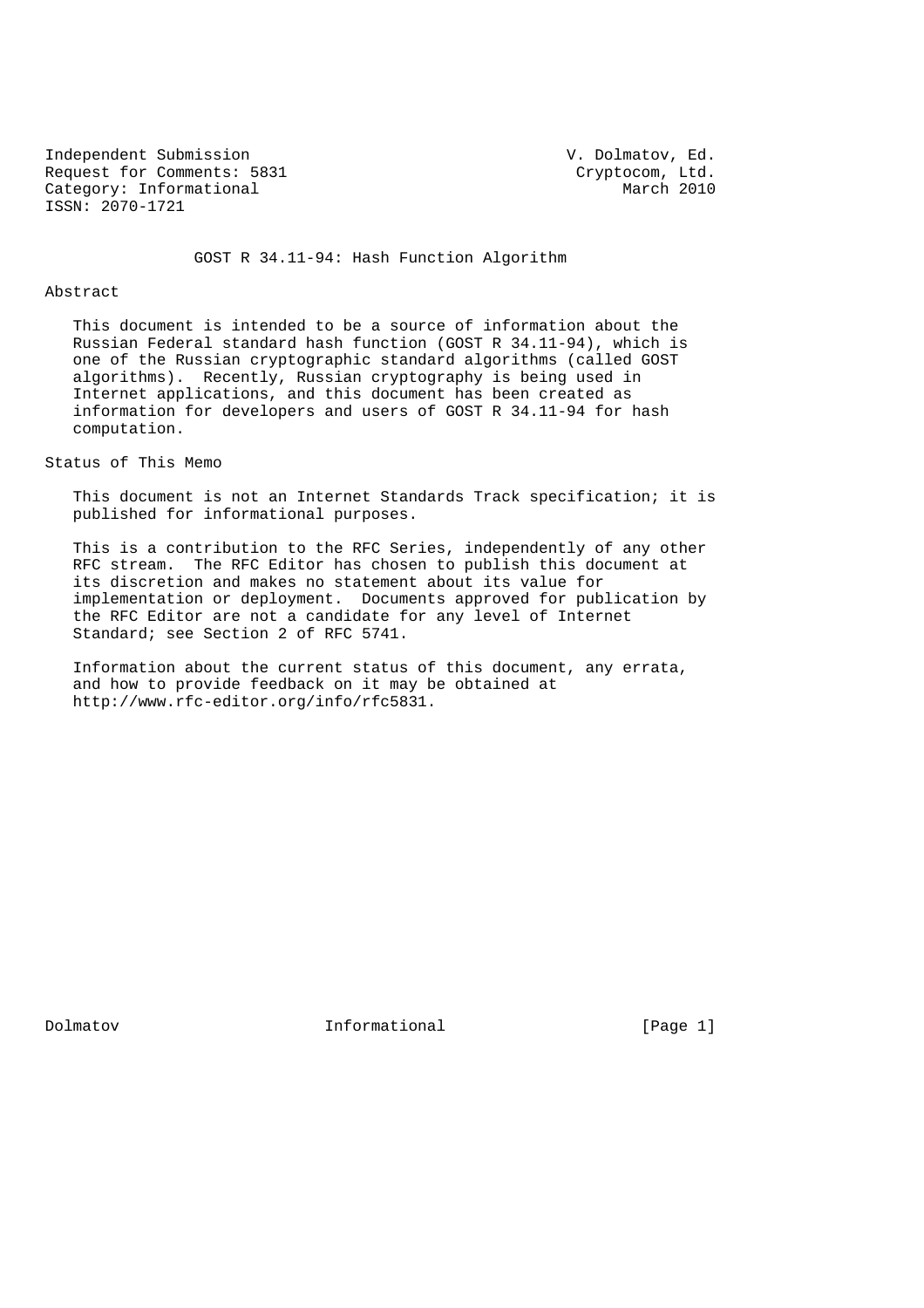RFC 5831 GOST R 34.11-94 March 2010

## Copyright Notice

 Copyright (c) 2010 IETF Trust and the persons identified as the document authors. All rights reserved.

 This document is subject to BCP 78 and the IETF Trust's Legal Provisions Relating to IETF Documents (http://trustee.ietf.org/license-info) in effect on the date of publication of this document. Please review these documents carefully, as they describe your rights and restrictions with respect to this document.

 This document may not be modified, and derivative works of it may not be created, except to format it for publication as an RFC or to translate it into languages other than English.

Table of Contents

|    | 3. Conventions Used in This Document 4              |
|----|-----------------------------------------------------|
|    |                                                     |
|    |                                                     |
|    |                                                     |
|    |                                                     |
|    |                                                     |
|    | 6. The Calculation Procedure for a Hash Function 8  |
|    |                                                     |
|    | 7.1. Usage of the Algorithm GOST $28147-89$ 10      |
|    |                                                     |
|    | 7.3. Examples of the Hash Value Calculation 11      |
|    | 7.3.1. Hash Calculation for the Sample Message M 11 |
|    | 7.3.2. Hash Calculation for the Sample Message M 14 |
|    |                                                     |
| 9. |                                                     |
|    |                                                     |
|    |                                                     |

Dolmatov Informational [Page 2]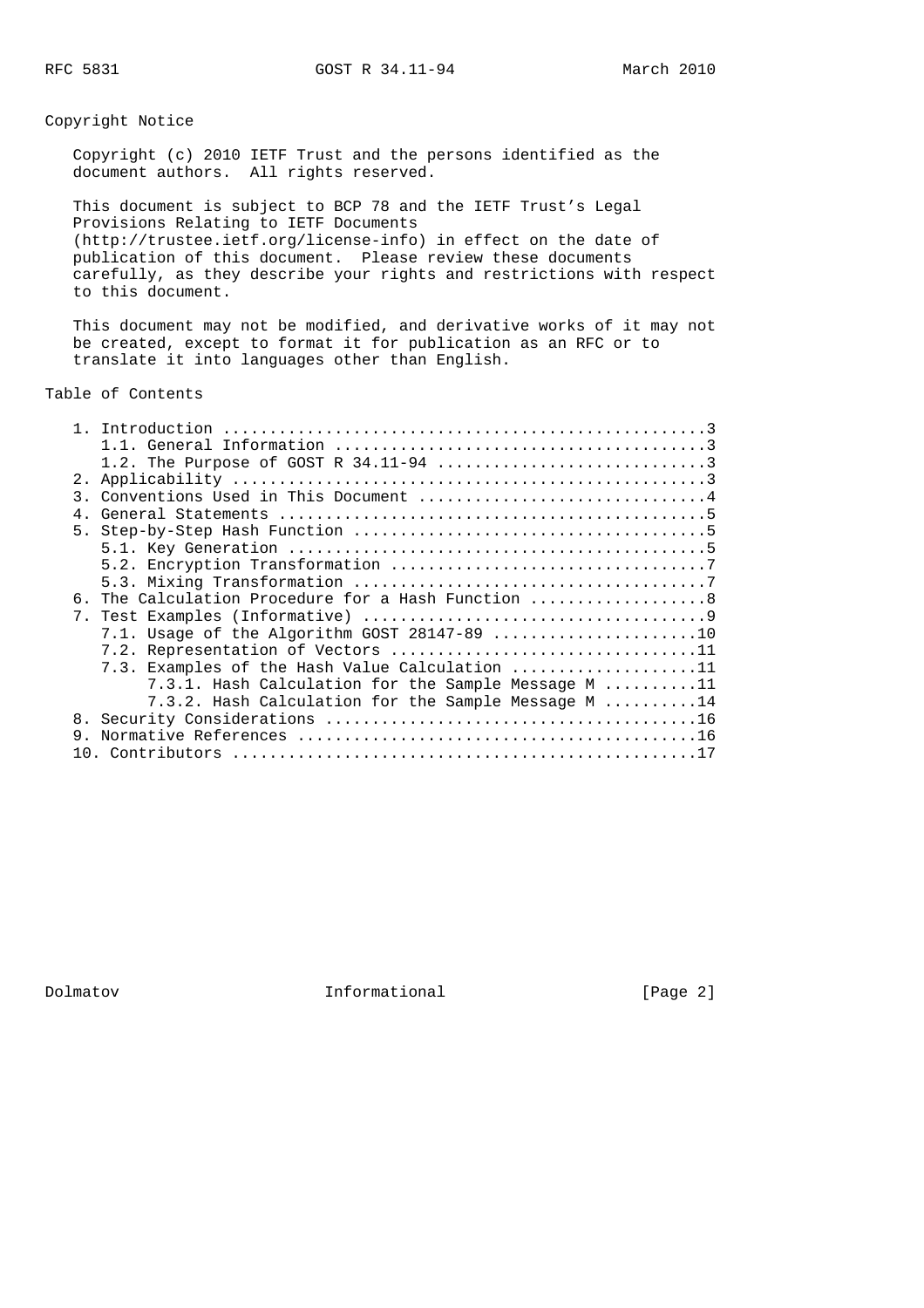# 1. Introduction

- 1.1. General Information
	- 1. GOST R 34.11-94 [GOST3411] was developed by the Federal Agency for Government Communication and Information and by the All-Russia Scientific and Research Institute of Standardization.
	- 2. GOST R 34.11-94 was accepted and activated by Act 154 of 23.05.1994 issued by the Russian Federal committee for standards.
- 1.2. The Purpose of GOST R 34.11-94

 Expanding the application of information technologies when creating, processing, and storing documents requires, in some cases, confidentiality of their contents, maintenance of completeness, and authenticity.

 Cryptography (cryptographic security) is one of the effective approaches for data security. It is widely applied in different areas of government and commercial activity.

 Cryptographic data security methods are under serious scientific research and standardization efforts at national, regional, and international levels.

 GOST R 34.11-94 defines a hash function calculation procedure for an arbitrary sequence of binary symbols.

 The hash function maps an arbitrary set of data represented as a sequence of binary symbols onto its image of a fixed small length.

 Thus, hash functions can be used in procedures related to the electronic digital signature, resulting in considerable reduction of elapsed time for the sign and verify stages. The effect of the reduction of time is due to the fact that only a short image of initial data is actually signed.

2. Applicability

 GOST R 34.11-94 defines an algorithm and procedure for the calculation of a hash function for an arbitrary sequence of binary symbols. These algorithms and procedures should be applied in cryptographic methods of data processing and securing, including digital signature procedures employed for data transfer and data storage in computer-aided systems.

Dolmatov **Informational** [Page 3]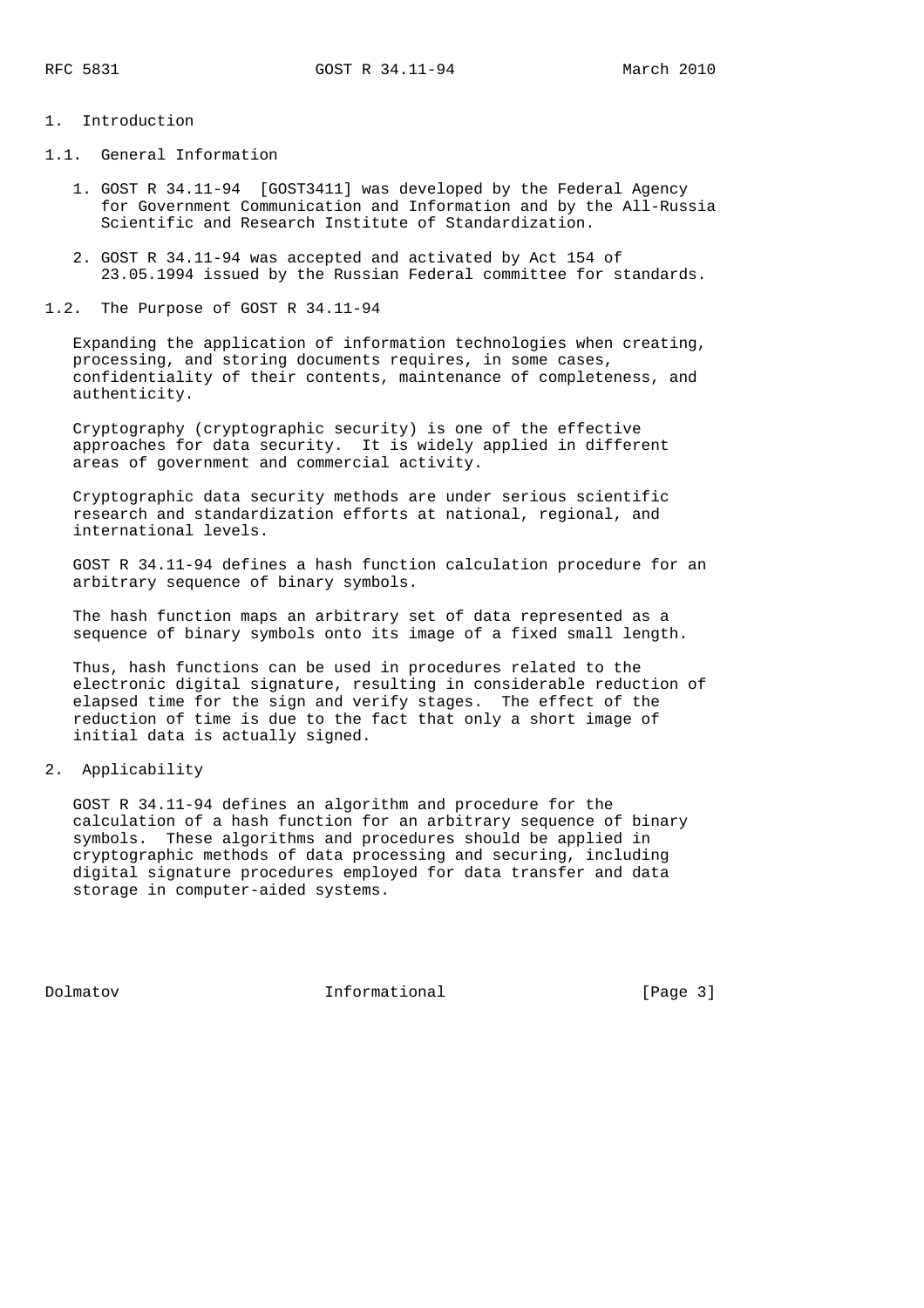RFC 5831 GOST R 34.11-94 March 2010

 The hash function, defined in GOST R 34.11-94, is used for digital signature systems based on the asymmetric cryptographic algorithm according to GOST R 34.10-2001 (see section 3).

3. Conventions Used in This Document

The following notations are used in GOST R 34.11-94:

V all is a set of all finite words in the alphabet V =  $\{0,1\}$ . The words are read from right to left and the alphabet symbols are numbered from right to left (i.e., the rightmost symbol of the word has the number one, the second rightmost symbol has number two, etc.).

Vk is a set of all words in alphabet  $V = \{0,1\}$  of length k bits  $(k=16,64,256)$ .

|A| is the length of a word A belonging to V\_all.

 A||B is a concatenation of words A, B belonging to V\_all. Its length is  $|A| + |B|$ , where the left  $|A|$  symbols come from the word A, and the right |B| symbols come from the word B. One can also use the notation  $A||B = A * B$ .

 A^k is a concatenation of k copies of the word A (A belongs to V\_all).

 <N>\_k is a word of length k, containing a binary representation of N(mod 2^k) residue, with a non-negative integer N.

A^\$ is a non-negative integer with A as its binary representation.

 (xor) is the bitwise modulo 2 addition of the words of the same length.

(+)' is the addition according to the rule A (+)' B =  $\langle A^* \rangle^+$  B^\$>\_k, where  $k = |A| = |B|$ .

 M is a binary sequence to be hashed, M belongs to V\_all. M is a message in digital signature systems.

 h is a hash function that maps the sequence M belonging to V\_all onto the word h(M) belonging to V\_256.

 E(k,A) is a result of the encryption of the word A using key K with the encryption algorithm according to [GOST28147] in the electronic codebook (ECB) mode (K belongs to V256, A belongs to V64).

Dolmatov **Informational** [Page 4]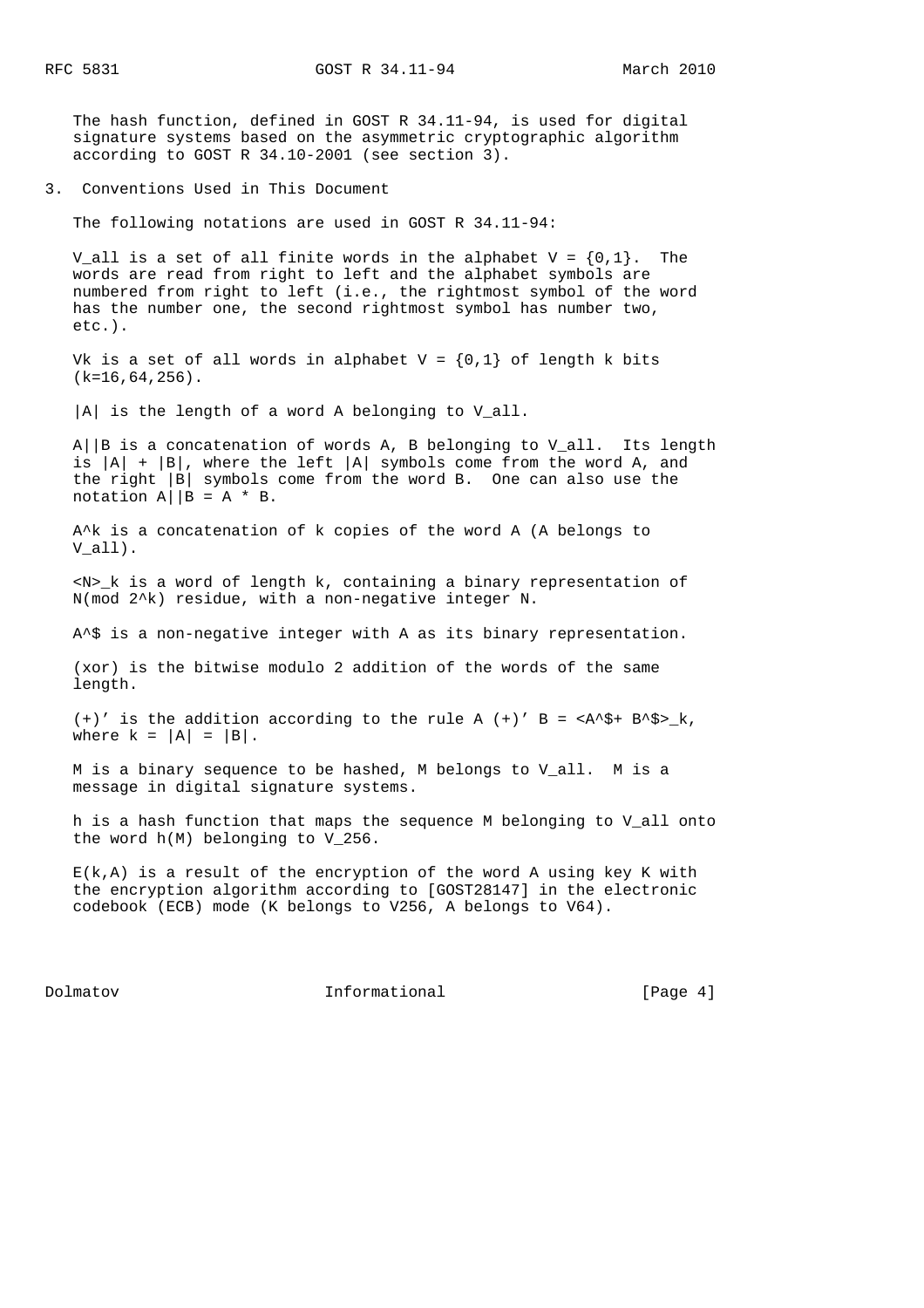h0 is an initial hash value.

e := g is the assignment of the value g to the parameter e.

^ is the power operator.

i = 1..8 is an interval with i being all the values from 1 to 8.

hUZ is the S-boxes described in [GOST28147].

4. General Statements

 A hash function h is the mapping h : V\_all -> V256, depending on the parameter (which is the initial hash value H, H is a word from V256). To define the hash function, it is necessary to have:

- a calculation algorithm for the step-by-step hash function

chi : V256 x V256 -> V256

 - a description of an iterative procedure for calculating the hash value h

A hash function h depends on two parameters, h0 and hUZ.

5. Step-by-Step Hash Function

 A calculation algorithm for the step-by-step hash function contains three parts, which successively do:

- key generation, here keys are 256-bit words;
- an encryption transformation, that is encryption of 64-bit subwords of word H using keys K[i], (i = 1, 2, 3, 4) with the algorithm according to [GOST28147] in ECB mode; and
- a mixing transformation for the result of the encryption.
- 5.1 Key Generation

Consider X = (b[256], b[255], ..., b[1]) belongs to V256.

Let:

 $X = x[4] |x[3] |x[2] |x[1] = eta[16] |[eta15] |...| |eta[1]$ 

 $= xi[32]||xi[31]||...||xi[1],$  where

Dolmatov **Informational** [Page 5]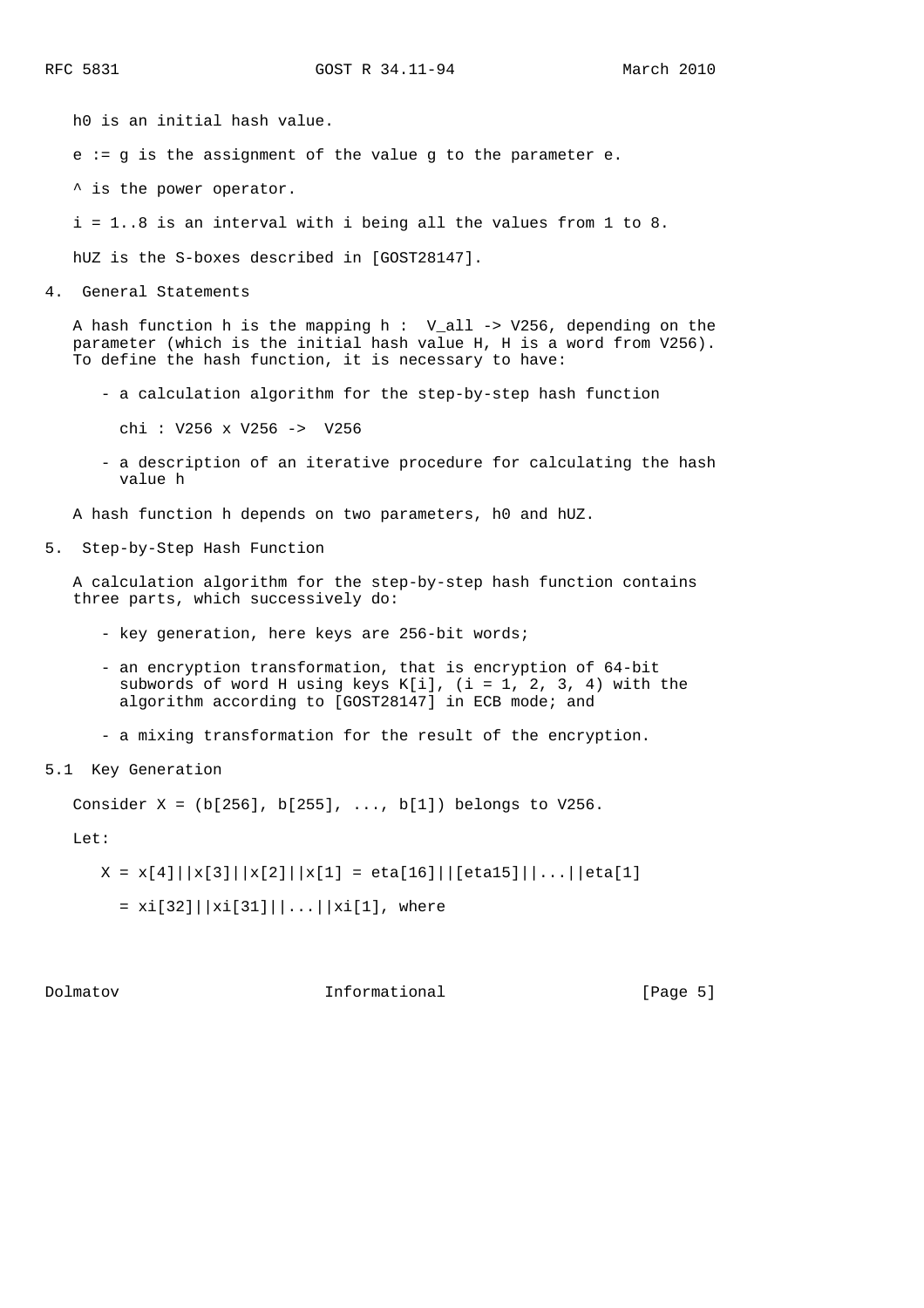$x[i] = (b[i*64], \ldots, b[(i-1)*64+1])$  belongs to  $V64$ ,  $i = 1..4$ , eta[j] =  $(b[j*16], \ldots, b[(j-1)*16+1])$  belongs to V16, j = 1..16,  $xi[k] = (b[k*8], \ldots, b[(k-1)*8+1])$  belongs to V8,  $k = 1..32$ . Yet, another notation:  $A(X) = (x[1](xor)x[2]) \mid |x[4]| |x[3]| |x[2]$ . The transformation P : V256 -> V256 maps the word  $xi32||...||xi1$ onto the word  $xi[phi(32)] || ... || xif[phi(1)],$ where  $phi(1 + 1 + 4 (k - 1)) = 8i + k$ ,  $i = 0..3$ ,  $k = 1..8$ . For the key generation, one should use the following initial data: - words H, M belonging to V256, - parameters: words  $C[i]$  (i = 2, 3, 4), with values:  $C[2] = C[4] = 0^2256;$  $C[3] = 1^8|0^8|1^16|0^24|1^16|0^8|0^8|0^8|0^8|1^80^2|1^8|0^8$  ||(0^8||1^8)^4||(1^8||0^8 )^4. The following algorithm is used for the key calculation: 1. Assign values:  $i := 1, U := H, V := M.$  2. Calculate:  $W = U (xor) V$ ,  $K[i] = P(W)$ . 3. Assign:  $i := i + 1$ . 4. Verify condition:

 $i = 5.$ 

If it is true, go to step 7. If not, go to step 5.

5. Calculate:

 $\mathtt{U}\ \mathrel{\mathop:}= \ \mathtt{A}(\mathtt{U})\,(\mathtt{xor})\mathtt{C}[\mathtt{i}]\,,\ \mathtt{V}\ \mathrel{\mathop:}= \ \mathtt{A}(\mathtt{A}(\mathtt{V}))\,,$  $W := U(xor)V, K[i] = P(W).$ 

Dolmatov **Informational** [Page 6]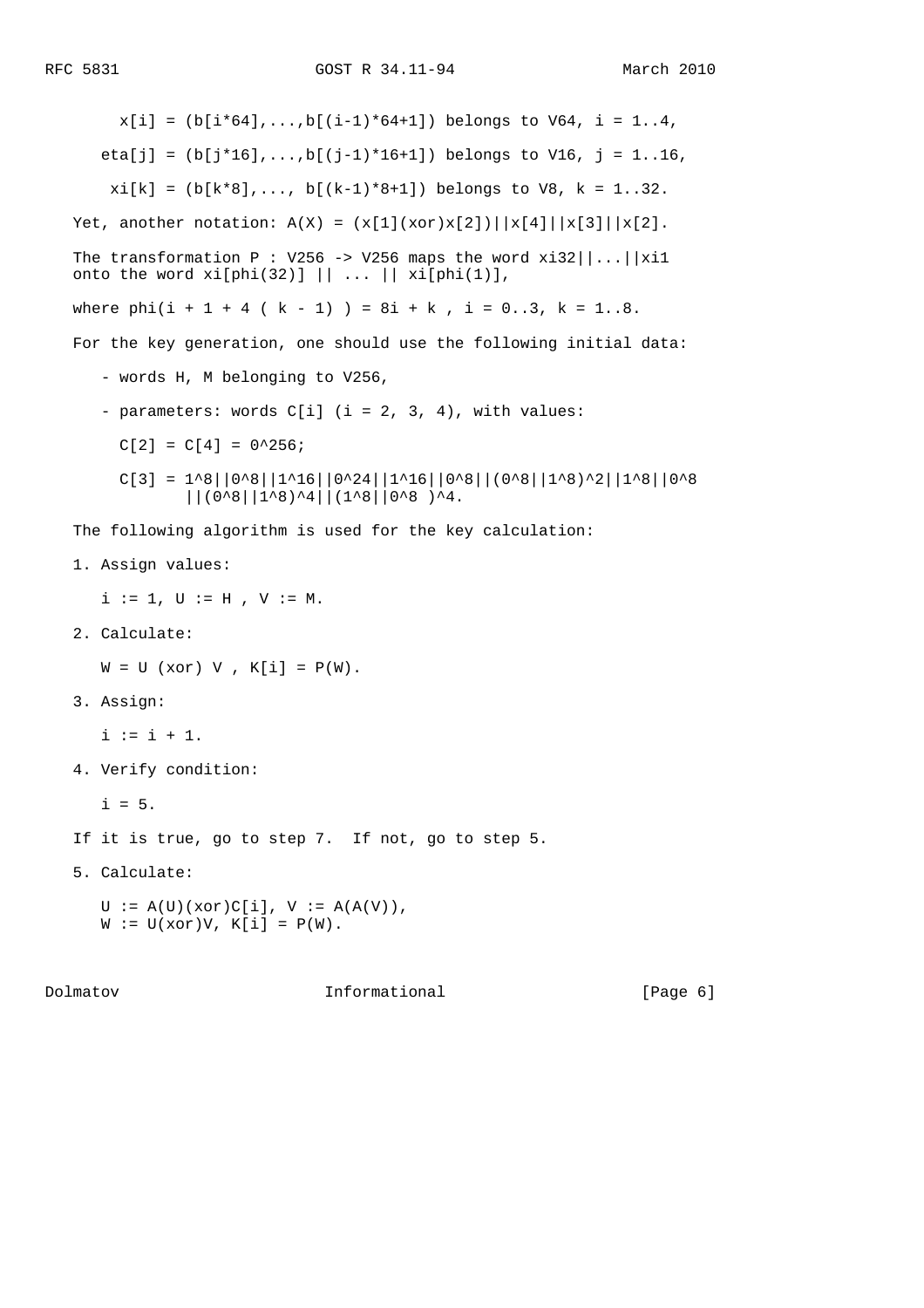RFC 5831 GOST R 34.11-94 March 2010

 6. Go to step 3. 7. End. 5.2. Encryption Transformation At this stage, 64-bit subwords of the word H are encrypted using keys  $K[i]$  (i = 1, 2, 3, 4). For the encryption transformation, one should use the following initial data:  $H = h[4] |h[3] |h[2] |h[1],$ where h[i] belongs to  $V64$ , i = 1,2,3,4, and a key set is K[1], K[2], K[3], K[4]. The encryption algorithm is applied and the following words are obtained:  $s[i] = E(K[i], h[i])$ , where:  $i = 1, 2, 3, 4$  As a result of the stage, the following sequence is formed:  $S = s[4] \mid |s[3] \mid |s[2] \mid |s[1].$ 5.3. Mixing Transformation At this stage, the obtained sequence is mixed using a shift register. The initial data includes words H, M belonging to V256 and a word S belonging to V256 . Let a mapping  $PSI(X)$  : V256(2) -> V256(2) transform the word: eta[16]||eta[15]||...||eta[1], eta[i] belongs to V16, i = 1..16 into the word: eta[1](xor)eta[2](xor)eta[3](xor)eta[4](xor)eta[13](xor)eta[16] ||eta[16]||...||eta[2]. Then, the value of the step-by-step hash function value is the word: chi(M, H) =  $PSI^61(H(xor)PSI(M(xor)PSI^12(S)))$ , where  $PSI^i(X)$  is the transformation PSI applied i times to X.

Dolmatov **Informational** [Page 7]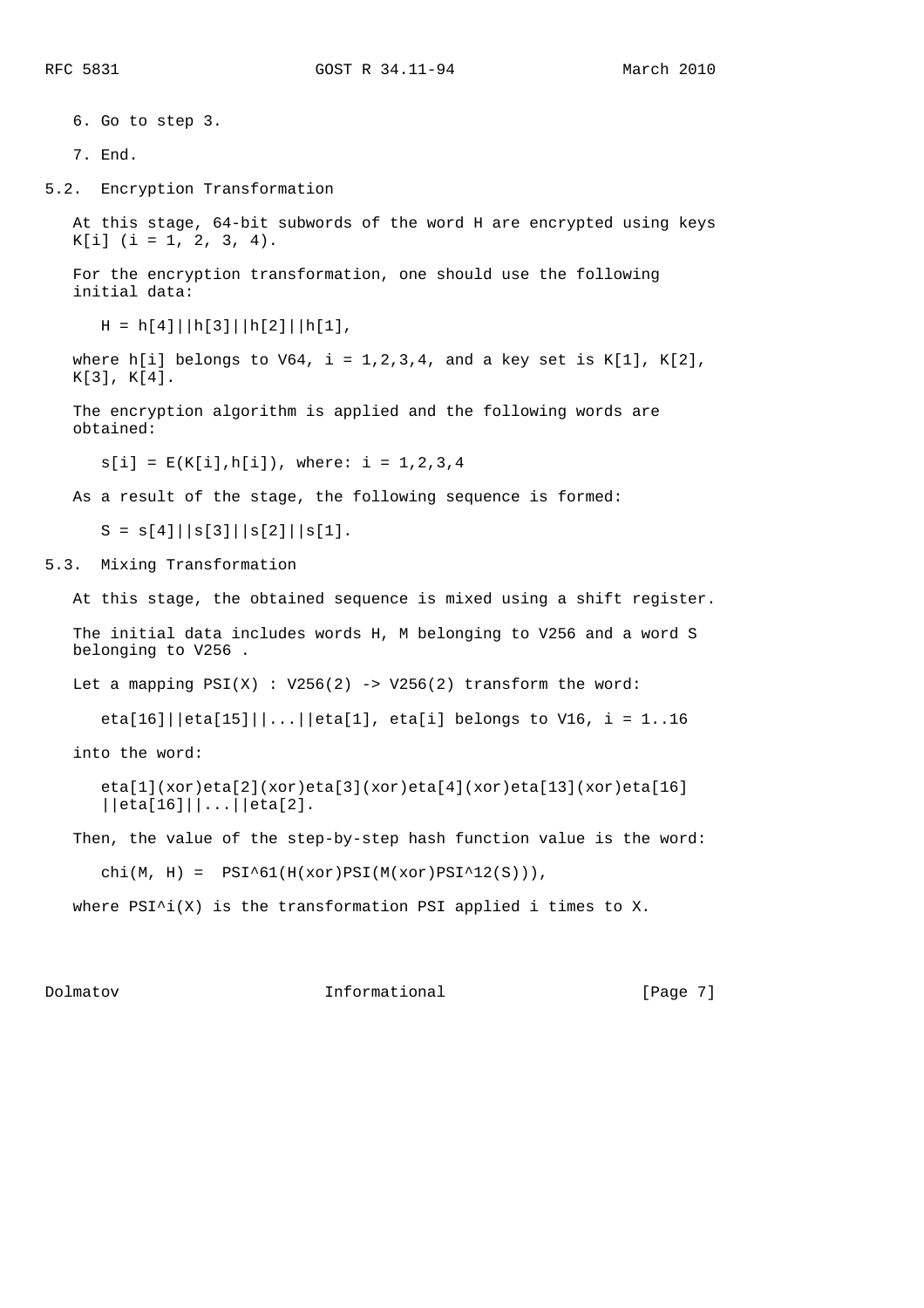6. The Calculation Procedure for a Hash Function

 The calculation procedure for a hash function h is assumed to be applied to a sequence M belonging to V\_all. Its parameter is an initial hash value h0, which is an arbitrarily fixed word from V256.

 The calculation procedure for the function h uses the following quantities at each step of iteration:

 \_M\_ belonging to V\_all - a part of the sequence M, which was not hashed at previous iterations;

H belonging to V256 - the current hash value;

SIGMA belonging to V256 - the current check sum value;

 L belonging to V256 - the length of the partial sequence M processed at the previous iteration step.

 The calculation algorithm for function h consists of the following steps:

Step 1. Assign initial values to current quantities:

 $1.1 \_M$  := M.

 $1.2 H := h0.$ 

1.3 SIGMA :=  $0^256$ .

 $1.4$  L :=  $0^{\text{-}}256$ .

1.5 Go to step 2.

Step 2.

2.1 Verify the condition  $|M| > 256$ .

If it is true, go to step 3.

Else, make the following calculations:

2.2 L  $:=$  <L^\$ +  $|M| > 256$ 

2.3 M' :=  $0^{\circ}$  (256 -|M|)||M

 $2.4$  SIGMA := SIGMA  $(+)'$  M'

Dolmatov **Informational** [Page 8]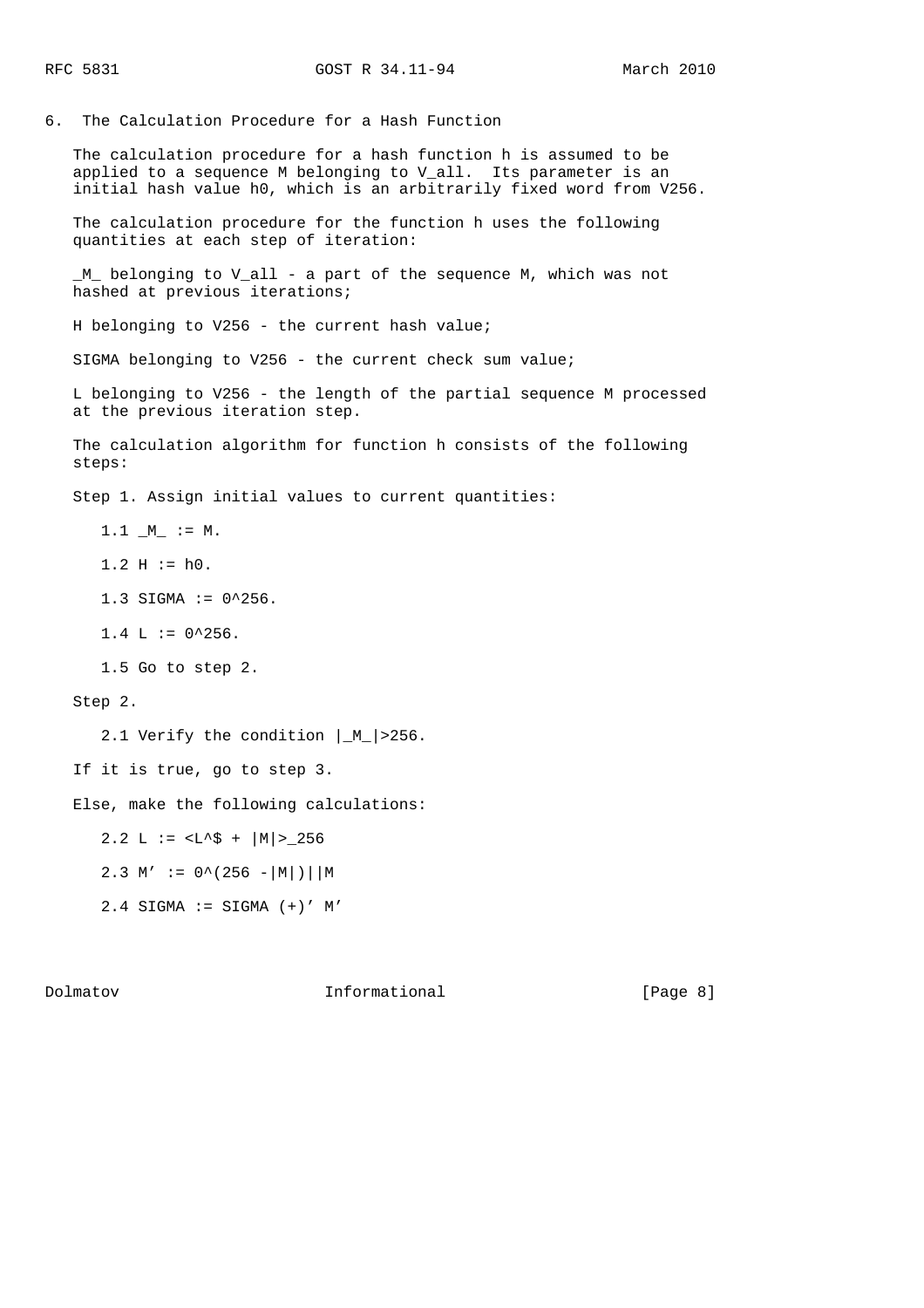$2.5 H := chi (M', H)$  $2.6 H := chi (L, H)$  $2.7 H := chi (SIGMA, H)$  2.8 End. Step 3. 3.1 Calculate a subword M\_s belonging to V256 of the word \_M\_  $(M_ = M_p||M_s)$ . Then make the following calculations:  $3.2 H := chi (M_s, H)$ 3.3 L  $:=$  <L^\$ + 256>\_256  $3.4$  SIGMA := SIGMA  $(+)$ ' M[s]  $3.5 \_M = M_p$  3.6 Go to step 2. The quantity H obtained at step 2.7 is the value of the hash function  $h(M)$ .

7. Test Examples (Informative)

 It is recommended to use the values for substitution units pi[1], pi[2],..., pi[8] and the initial hash value H described in this appendix for the GOST R 34.11-94 test examples only.

Dolmatov Informational [Page 9]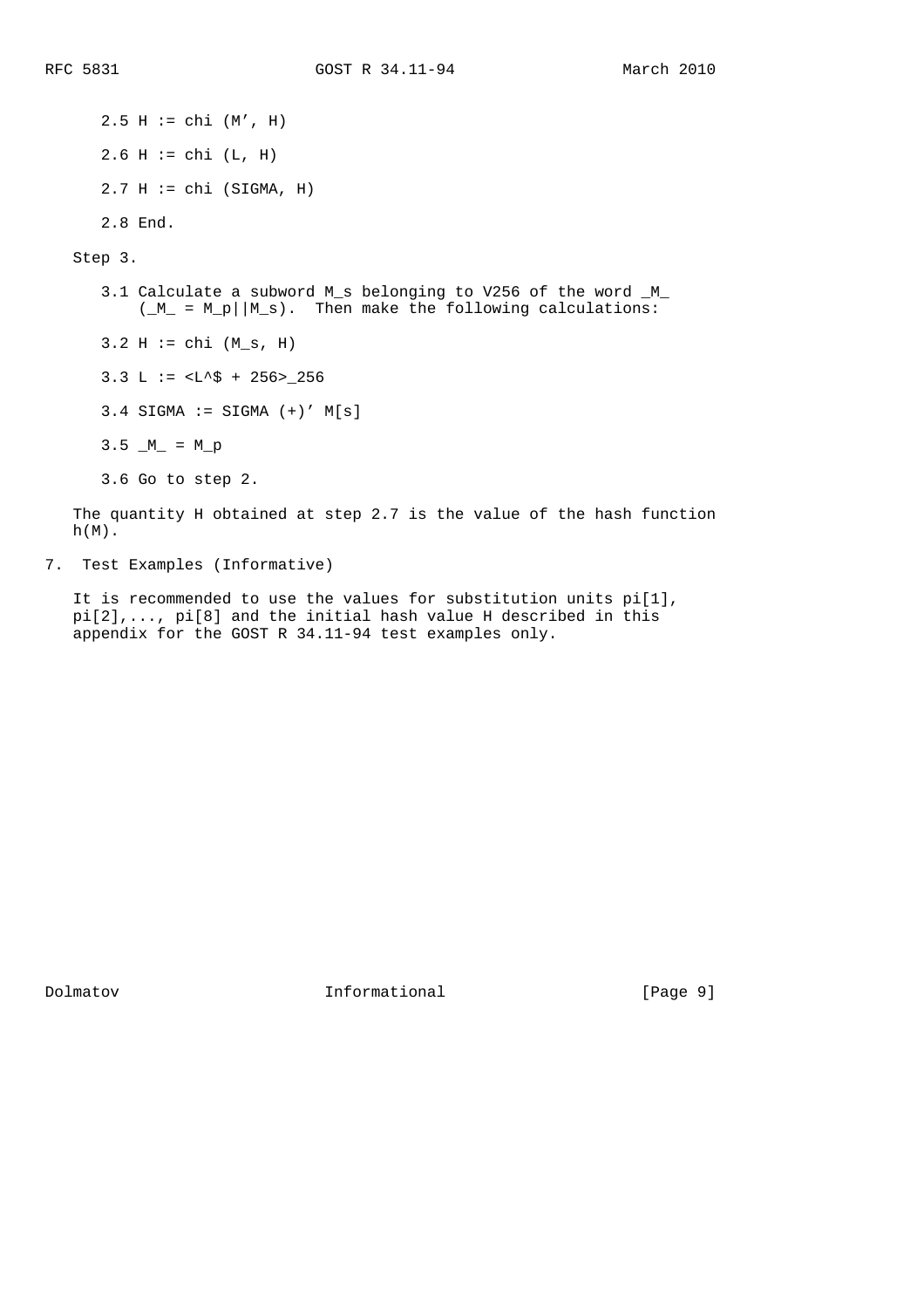7.1. Usage of the Algorithm GOST 28147-89

 The algorithm GOST 28147-89 [GOST28147] in ECB mode is used as an encryption transformation in the following examples. The following values of the substitution units pi[1], pi[2],..., pi[8] have been chosen:

|              | 8              |                 | 7 6 5 4 3 2      |    |             |         |       | 1           |  |
|--------------|----------------|-----------------|------------------|----|-------------|---------|-------|-------------|--|
| 0            | 1              |                 | D 4 6 7 5        |    |             |         | E 4   |             |  |
| 1            | F              |                 | BBCD8BA          |    |             |         |       |             |  |
| 2            | D              | 4 A 7 A 1 4 9   |                  |    |             |         |       |             |  |
| 3            | 0              |                 | 1011DC2          |    |             |         |       |             |  |
| 4            | 5              | 3 7 5 0 A 6     |                  |    |             |         |       | $\mathbb D$ |  |
| 5            | 7              |                 | $F$ 2 $F$        |    | 8 3 D       |         |       | - 8         |  |
| 6            |                | A 5 1           |                  |    | D 9 4 F     |         |       | 0           |  |
| 7            | $\overline{4}$ | 9               |                  |    | D 8 F 2 A E |         |       |             |  |
| 8            | 9              |                 | 0 3 4 E E 2 6    |    |             |         |       |             |  |
| 9            |                | 2 A 6 A 4 F 3   |                  |    |             |         |       | B           |  |
| 10           | $\mathbf{3}$   | $\mathbf E$     |                  |    | 8 9 6 C 8   |         |       | $\mathbf 1$ |  |
| 11           | E              |                 | 7 5 E C 7 1 C    |    |             |         |       |             |  |
| 12           |                | 6690B607        |                  |    |             |         |       |             |  |
| 13           |                | B 8 C 3 2 0 7 F |                  |    |             |         |       |             |  |
| 14           |                | 8 2 F B 5 9 5   |                  |    |             |         |       | 5           |  |
| 15           |                | C C E 2 3       |                  |    |             |         | B 9 3 |             |  |
| m1.<br>$1 -$ | л.             |                 | والمتعاط المتارة | п. |             | $T = 1$ |       | c           |  |

The hexadecimal value of pi[j](i) is given in a column number j,

 $j = 1..8$ , and in a row number i, i =  $0..15$ .

Dolmatov Informational [Page 10]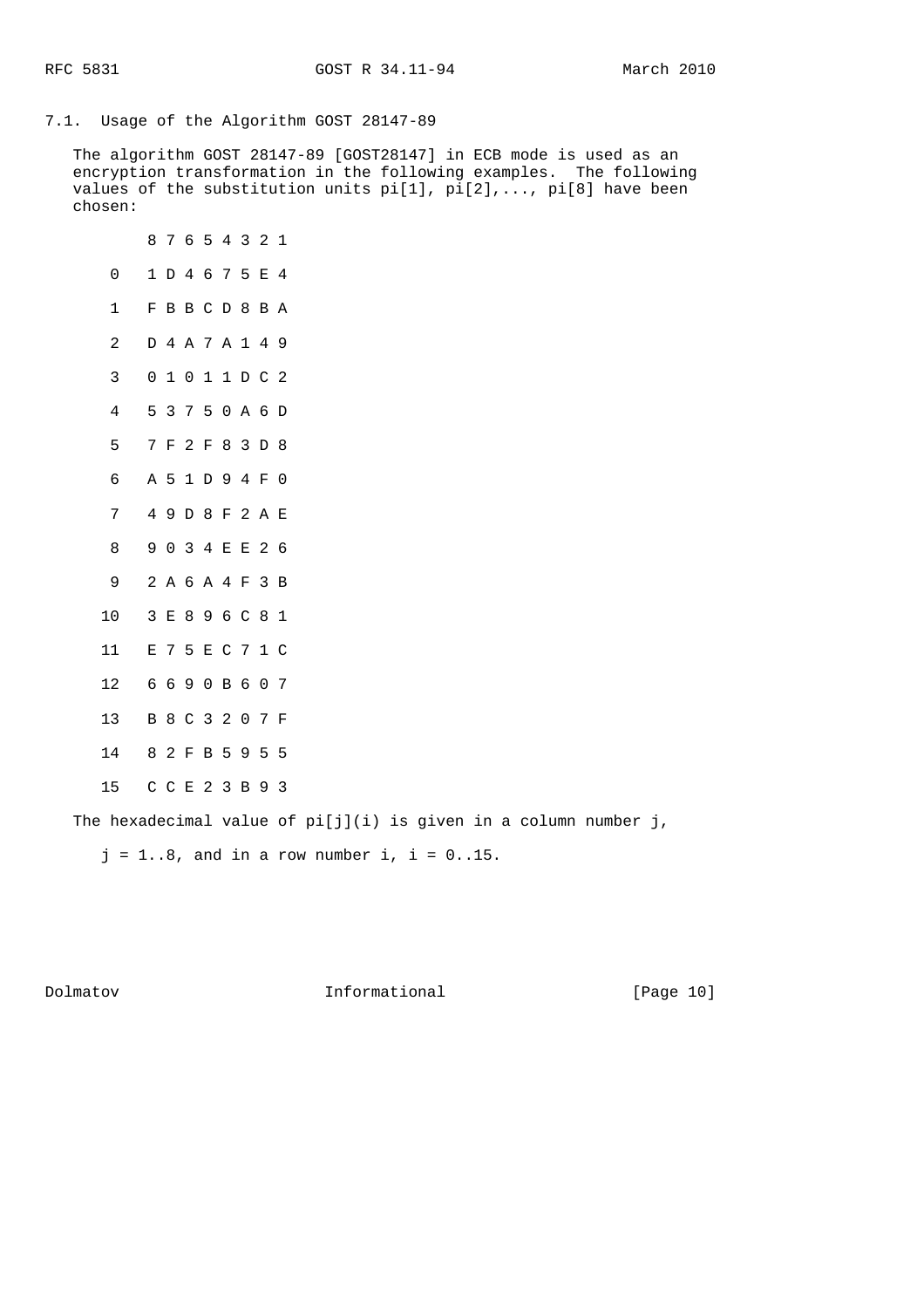7.2. Representation of Vectors

 We will put down binary symbol sequences as hexadecimal digits strings, where each digit corresponds to four signs of its binary representation.

7.3 Examples of the Hash Value Calculation

A zero vector, for example, can be taken as an initial hash value:

 h0 = 00000000 00000000 00000000 00000000 00000000 00000000 00000000 00000000

7.3.1. Hash Calculation for the Sample Message M

 M = 73657479 62203233 3D687467 6E656C20 2C656761 7373656D 20736920 73696854

Initial values are assigned for the text:

 $M$  = 73657479 62203233 3D687467 6E656C20 2C656761 7373656D 20736920 73696854

for the hash function:

 $H = 00000000 00000000 00000000 00000000$ 00000000 00000000 00000000 00000000

for the sum of text blocks:

 SIGMA = 00000000 00000000 00000000 00000000 00000000 00000000 00000000 00000000

for the length of the text:

 L = 00000000 00000000 00000000 00000000 00000000 00000000 00000000 00000000

 If the length of the message to be hashed equals 256 bits (32 bytes), then:

- L = 00000000 00000000 00000000 00000000 00000000 00000000 00000000 00000100
- $M' = M$  = 73657479 62203233 3D687467 6E656C20 2C656761 7373656D 20736920 73696854

Dolmatov Informational [Page 11]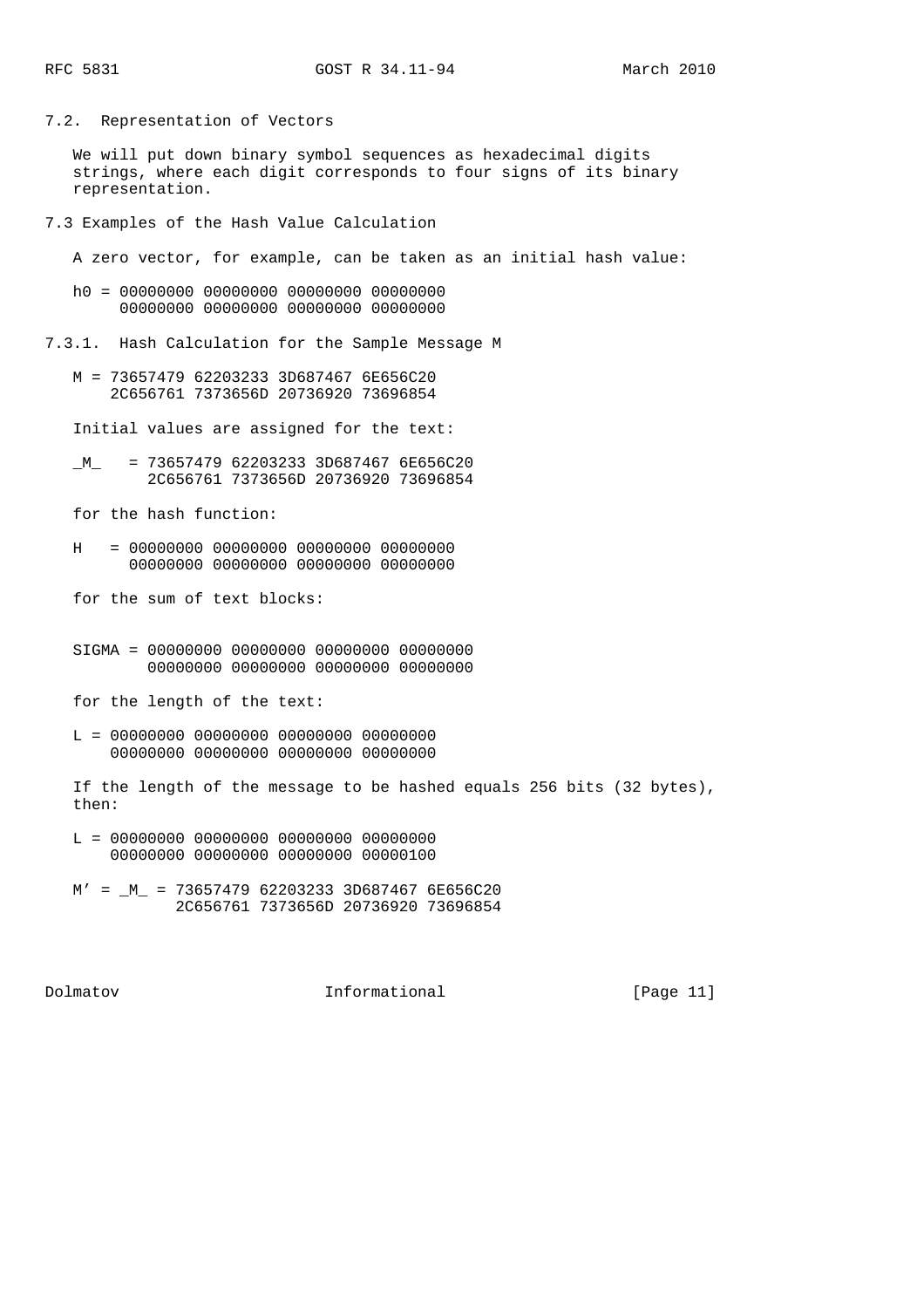and there is no need to pad the current block with zeroes: SIGMA=M' = 73657479 62203233 3D687467 6E656C20 2C656761 7373656D 20736920 73696854 The step-by-step hash function chi(M, N) values are calculated. The keys are generated: K[1] = 733D2C20 65686573 74746769 326C6568 626E7373 20657369 79676120 33206D54 K[2] = 110C733D 0D166568 130E7474 06417967 1D00626E 161A2065 090D326C 4D393320 K[3] = 80B111F3 730DF216 850013F1 C7E1F941 620C1DFF 3ABAE91A 3FA109F2 F513B239 K[4] = A0E2804E FF1B73F2 ECE27A00 E7B8C7E1 EE1D620C AC0CC5BA A804C05E A18B0AEC The 64-bit subwords of block H are encrypted by the algorithm according to GOST 28147. Block h[1] = 00000000 00000000 is encrypted using key K[1] and  $s[1] = 42$ ABBCCE 32BC0B1B is obtained. Block h[2] = 00000000 00000000 is encrypted using key K[2] and s[2] = 5203EBC8 5D9BCFFD is obtained. Block h[3] = 00000000 00000000 is encrypted using key K[3] and s[3] = 8D345899 00FF0E28 is obtained. Block h[4] = 00000000 00000000 is encrypted using key K[4] and  $s[4] = E7860419$  0D2A562D is obtained. So S = E7860419 0D2A562D 8D345899 00FF0E28 5203EBC8 5D9BCFFD 42ABBCCE 32BC0B1B is obtained. The mixing transformation using a shift register is performed and KSI = chi(M, H) = CF9A8C65 505967A4 68A03B8C 42DE7624 D99C4124 883DA687 561C7DE3 3315C034

is obtained.

Dolmatov Informational [Page 12]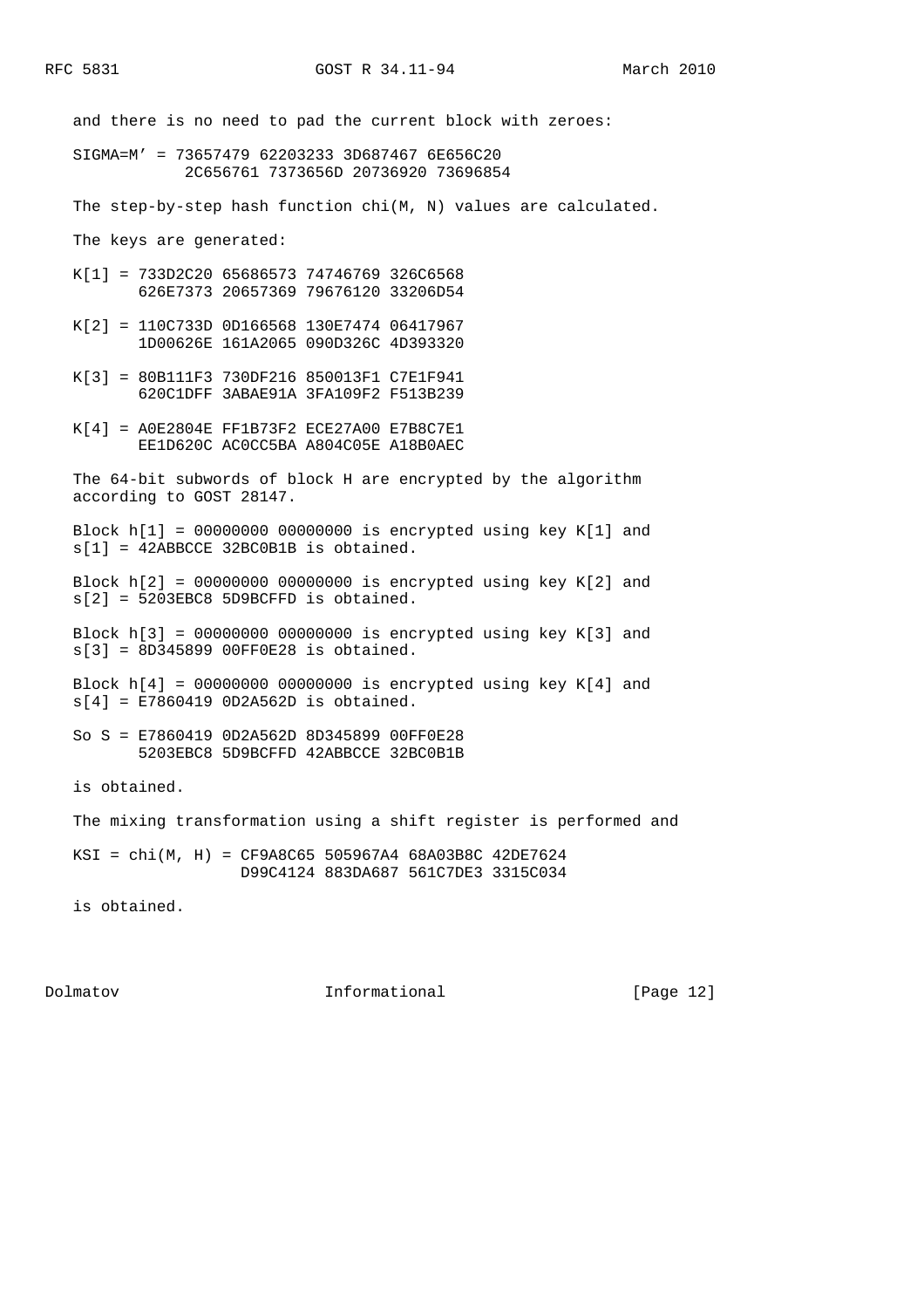Assign  $H = KSI$  and calculate chi(L,  $H$ ):

- K[1] = CF68D956 9AA09C1C 8C3B417D 658C24E3 50428833 59DE3D15 6776A6C1 A4248734
- K[2] = 8FCF68D9 809AA09C 3C8C3B41 C7658C24 BB504288 2859DE3D 666676A6 B3A42487
- K[3] = 4E70CF97 3C8065A0 853C8CC4 57389A8C CABB50BD E3D7A6DE D1996788 5CB35B24
- K[4] = 584E70CF C53C8065 48853C8C 1657389A EDCABB50 78E3D7A6 EED19867 7F5CB35B
- S = 66B70F5E F163F461 468A9528 61D60593 E5EC8A37 3FD42279 3CD1602D DD783E86
- KSI = 2B6EC233 C7BC89E4 2ABC2692 5FEA7285 DD3848D1 C6AC997A 24F74E2B 09A3AEF7
- Now assign  $H = KST$  again and calculate chi( SIGMA,  $H$ ):
- K[1] = 5817F104 0BD45D84 B6522F27 4AF5B00B A531B57A 9C8FDFCA BB1EFCC6 D7A517A3
- K[2] = E82759E0 C278D950 15CC523C FC72EBB6 D2C73DA8 19A6CAC9 3E8440F5 C0DDB65A
- K[3] = 77483AD9 F7C29CAA EB06D1D7 841BCAD3 FBC3DAA0 7CB555F0 D4968080 0A9E56BC
- K[4] = A1157965 2D9FBC9C 088C7CC2 46FB3DD2 7684ADCB FA4ACA06 53EFF7D7 C0748708
- S = 2AEBFA76 A85FB57D 6F164DE9 2951A581 C31E7435 4930FD05 1F8A4942 550A582D
- KSI = FAFF37A6 15A81669 1CFF3EF8 B68CA247 E09525F3 9F811983 2EB81975 D366C4B1

Then, the hash result is:

 H = FAFF37A6 15A81669 1CFF3EF8 B68CA247 E09525F3 9F811983 2EB81975 D366C4B1

Dolmatov Informational [Page 13]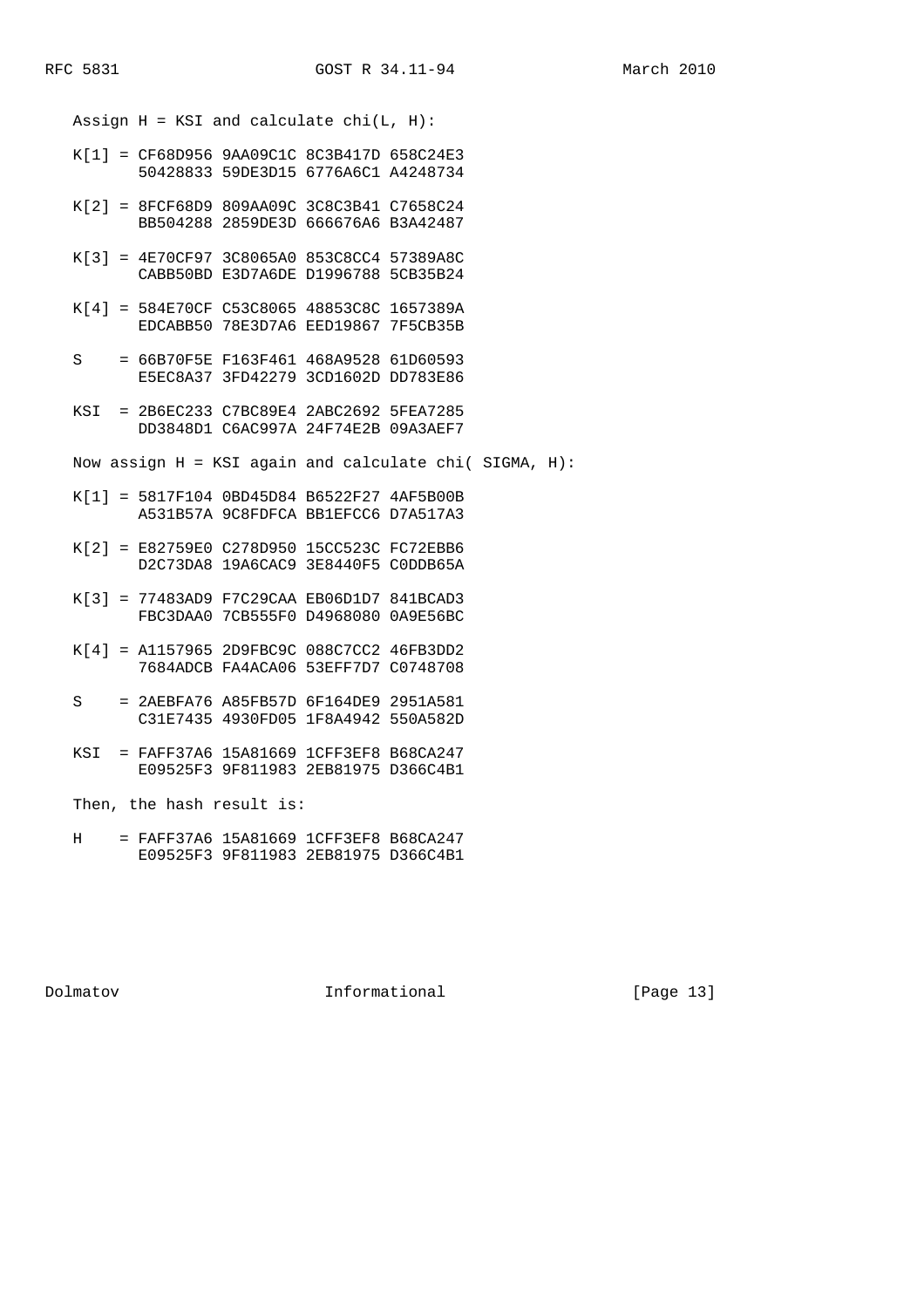7.3.2. Hash Calculation for the Sample Message M

 Let M = 7365 74796220 3035203D 20687467 6E656C20 73616820 65676173 73656D20 6C616E69 6769726F 20656874 2065736F 70707553

 As the length of the message to be hashed equals 400 bits (50 bytes), the message is divided into two blocks, and the second (high-order) one is padded with zeroes. During the calculations the following numbers are obtained:

STEP 1.

| Н           | $=$ | 00000000<br>00000000        | 00000000<br>00000000                         | 00000000<br>00000000        | 00000000<br>00000000        |
|-------------|-----|-----------------------------|----------------------------------------------|-----------------------------|-----------------------------|
| M s         | $=$ | 73616820<br>6769726F        | 65676173<br>20656874                         | 73656D20<br>2065736F        | 6C616E69<br>70707553        |
| K[1]        | $=$ | 73736720<br>656C2070        | 61656965<br>67616570                         | 686D7273<br>616E6875        | 20206F6F<br>73697453        |
| K[2]        | $=$ | 14477373<br>4C50656C        | 0C0C6165<br>04156761                         | 1F01686D<br>061D616E        | 4F002020<br>1D277369        |
| K[3]        | $=$ | CBFF14B8<br>35094CAF        | 6D04F30C<br>72F9FB15                         | 96051FFE<br><b>7CF006E2</b> | DFFFB000<br><b>AB1AE227</b> |
| K[4]        | $=$ | EBACCB00<br><b>BA1C3509</b> | F7006DFB<br>FD118DF9                         | E5E16905<br>F61B830F        | B0B0DFFF<br>F8C554E5        |
| S           | $=$ | FF41797C<br>EDDC2210        | EEAADAC2<br>1EE1ADF9                         | 43C9B1DF<br><b>FA67E757</b> | 2E14681C<br>DAFE3AD9        |
| KSI         | $=$ | FOCEEA4E<br>A93BEFBD        | 368B5A60<br>2634F0AD                         | C63D96C1<br>CBBB69CE        | E5B51CD2<br>ED2D5D9A        |
| <b>STEP</b> | 2.  |                             |                                              |                             |                             |
| Η           | $=$ | F0CEEA4E<br>A93BEFBD        | 368B5A60<br>2634F0AD                         | C63D96C1<br>CBBB69CE        | E5B51CD2<br>ED2D5D9A        |
| M'          | $=$ | 00000000<br>74796220        | 00000000<br>3035203D                         | 00000000<br>20687467        | 00007365<br>6E656C20        |
|             |     |                             | $K[1] = F0C6DDER CF3D42D3 F4968D1D 4EC19D49$ |                             |                             |

 K[1] = F0C6DDEB CE3D42D3 EA968D1D 4EC19DA9 36E51683 8BB50148 5A6FD031 60B790BA

Dolmatov Informational [Page 14]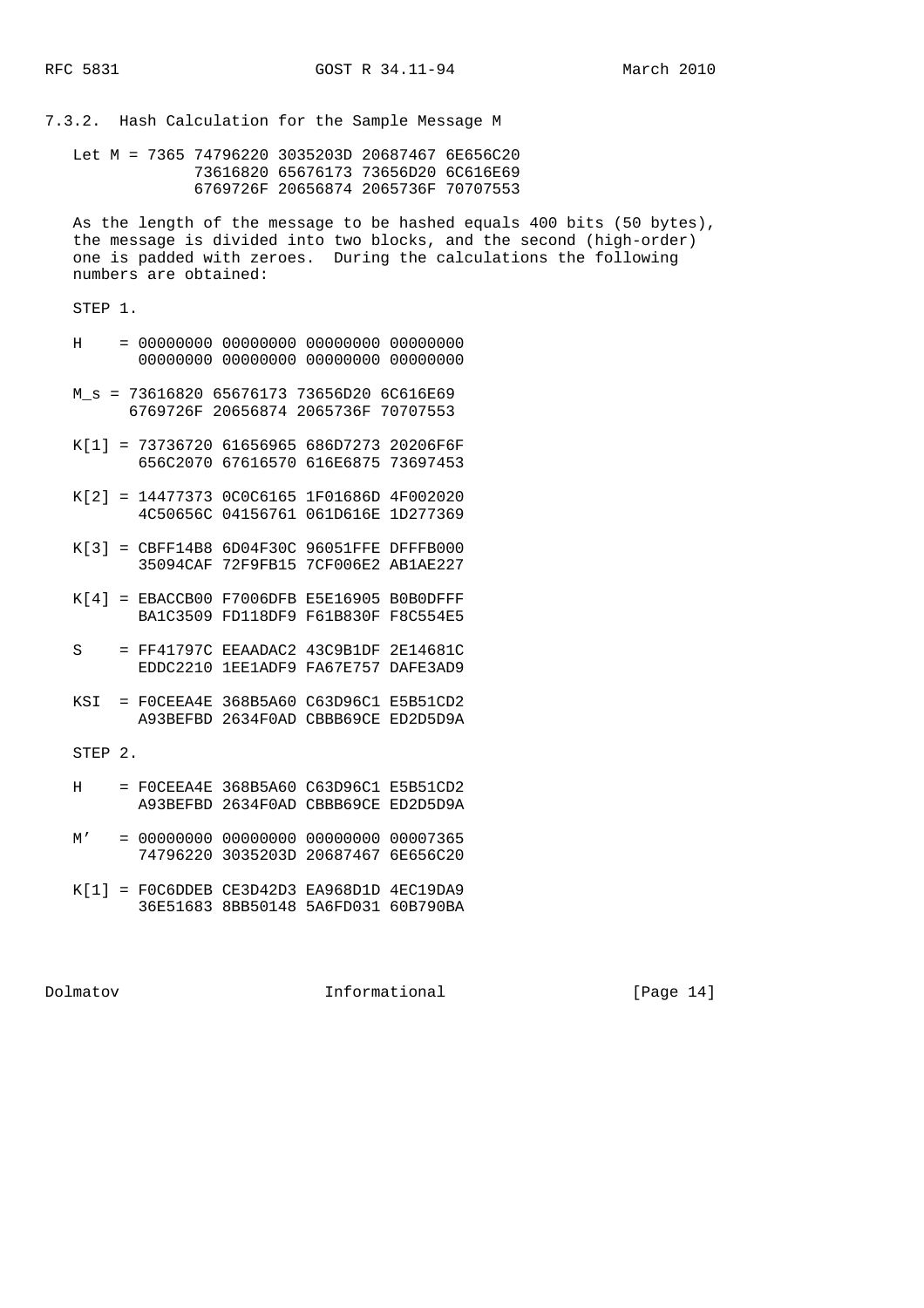| K[2]    | $=$ | 16A4C6A9<br>FB68E526        | F9DF3D3B<br>2CDBB534        | E4FC96EF<br>FE161C83                                                         | 5309C1BD<br>6F7DD2C8        |
|---------|-----|-----------------------------|-----------------------------|------------------------------------------------------------------------------|-----------------------------|
| K[3]    | $=$ | C49D846D<br>9DCB0644        | 1780482C<br>D1E641E5        | 9086887F<br>A02109AF                                                         | C48C9186<br>9D52C7CF        |
| K[4]    | $=$ | BDB0C9F0<br>1CAD9536        | 756E9131<br>F4E4B674        | E1F290EA<br>99F31E29                                                         | 50E4CBB1<br>70C52AFA        |
| S       | $=$ | 62A07EA5<br>6881EB66        | EF3C3309<br>F5C7959F        | 2CE1B076<br>63FCA1F1                                                         | 173D48CC<br>D33C31B8        |
| KSI     | $=$ | 95BEA0BE<br><b>B8287CB6</b> | 88D5AA02<br>2CBC135B        | FE3C9D45<br><b>3E339EFE</b>                                                  | 436CE821<br>F6576CA9        |
| STEP    | 3.  |                             |                             |                                                                              |                             |
| Н       | $=$ | 95BEA0BE<br><b>B8287CB6</b> | 88D5AA02<br>2CBC135B        | FE3C9D45<br><b>3E339EFE</b>                                                  | 436CE821<br>F6576CA9        |
| L       | $=$ | 00000000<br>00000000        | 00000000<br>00000000        | 00000000<br>00000000                                                         | 00000000<br>00000190        |
| K[1]    | $=$ | 95FEB83E<br>88432CF6        | <b>BE3C2833</b><br>D56CBC57 | A09D7C9E<br>AAE8136D                                                         | BE45B6FE<br>02215B39        |
| K[2]    | $=$ | 8695FEB8<br>DA88432C        | 1BBE3C28<br>EBD56CBC        | E2A09D7C<br>7FABE813                                                         | 48BE45B6<br>F292215B        |
| K[2]    | $=$ | 8695FEB8<br>DA88432C        | 1BBE3C28<br>EBD56CBC        | E2A09D7C<br>7FABE813                                                         | 48BE45B6<br>F292215B        |
| K[3]    | $=$ | B9799501<br>6FDA88BC        | 141B413C<br>D0142A6C        | 1EE2A062<br>FA80AA16                                                         | 0CB74145<br>15F2FDB1        |
| K[4]    | $=$ | 94B97995<br>346FDA88        | 7D141B41<br>46D0142A        | C21EE2A0<br>BDFA81AA                                                         | 040CB741<br><b>DC1562FD</b> |
| S       | $=$ | D42336E0<br>9FDDFF20        | 2A0A6998<br>4808E863        | 6C65478A<br>94FD9D6D                                                         | 3D08A1B9<br>F776A7AD        |
| KSI     |     |                             | A3D97E7E A744CB43           | $= 47E26$ AFD 3E7278A1 7D473785 06140773<br>08AA4C24 3352C745                |                             |
| STEP 4. |     |                             |                             |                                                                              |                             |
| н       |     |                             |                             | = 47E26AFD 3E7278A1 7D473785 06140773<br>A3D97E7E A744CB43 08AA4C24 3352C745 |                             |

Dolmatov Informational [Page 15]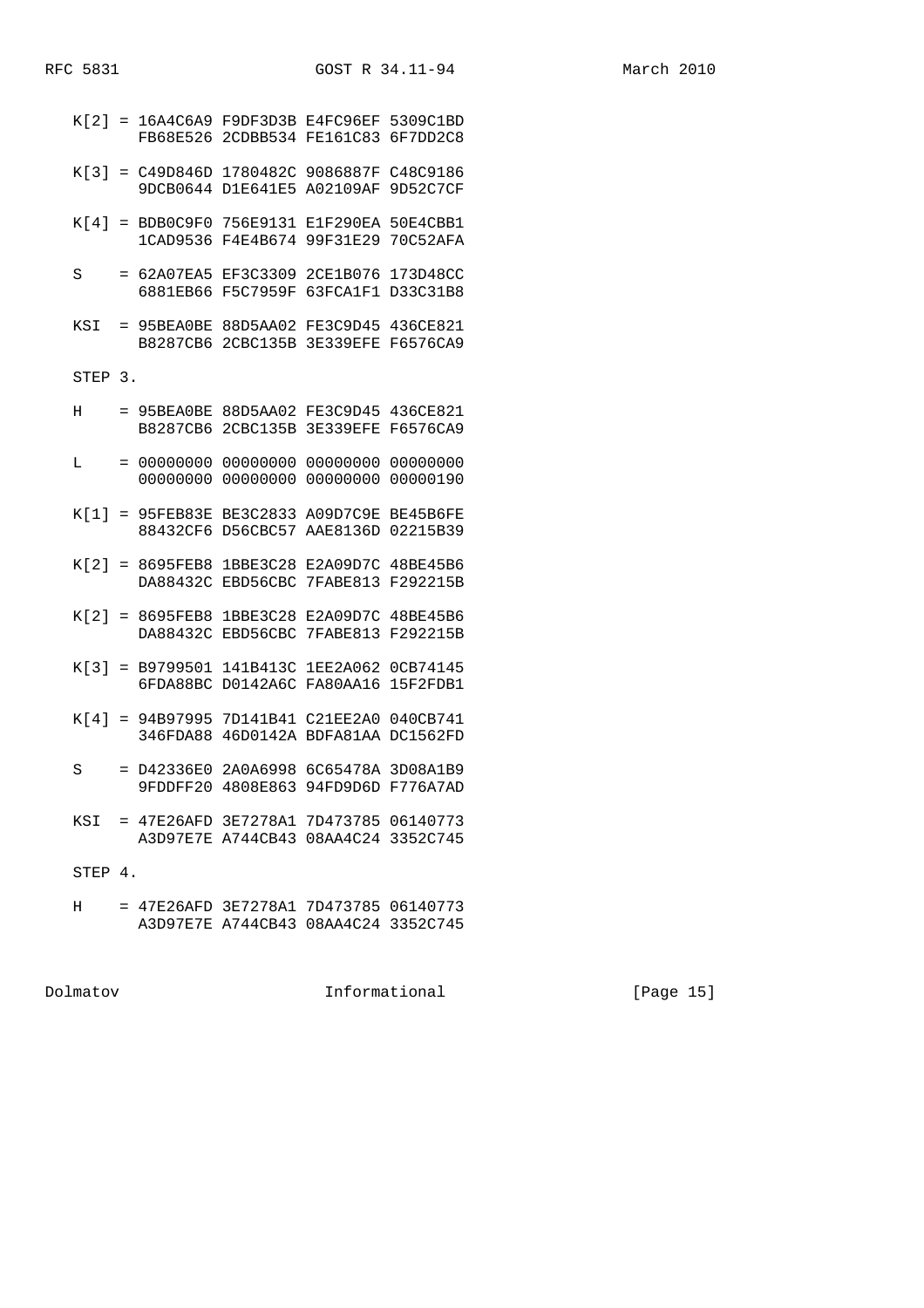| March | 2010 |
|-------|------|
|       |      |

- SIGMA = 73616820 65676173 73656D20 6C61E1CE DBE2D48F 509A88B1 40CDE7D6 DED5E173 K[1] = 340E7848 83223B67 025AAAAB DDA5F1F2 5B6AF7ED 1575DE87 19E64326 D2BDF236 K[2] = 03DC0ED0 F4CD26BC 8B595F13 F5A4A55E A8B063CB ED3D7325 6511662A 7963008D
	- K[3] = C954EF19 D0779A68 ED37D3FB 7DA5ADDC 4A9D0277 78EF765B C4731191 7EBB21B1
	- K[4] = 6D12BC47 D9363D19 1E3C696F 28F2DC02 F2137F37 64E4C18B 69CCFBF8 EF72B7E3
	- S = 790DD7A1 066544EA 2829563C 3C39D781 25EF9645 EE2C05DD A5ECAD92 2511A4D1
	- KSI = 0852F562 3B89DD57 AEB4781F E54DF14E EAFBC135 0613763A 0D770AA6 57BA1A47

Then, the hash result is:

- H = 0852F562 3B89DD57 AEB4781F E54DF14E EAFBC135 0613763A 0D770AA6 57BA1A47
- 8. Security Considerations

This entire document is about security considerations.

 Current cryptographic resistance of GOST R 34.11-94 hash algorithm is estimated as 2^128 operations of computations of step hash functions. (There is a known method to reduce this estimate to 2^105 operations, but it demands padding the colliding message with 1024 random bit blocks each of 256-bit length; thus, it cannot be used in any practical implementation).

- 9. Normative References
	- [GOST28147] "Cryptographic Protection for Data Processing System", GOST 28147-89, Gosudarstvennyi Standard of USSR, Government Committee of the USSR for Standards, 1989. (In Russian)
	- [GOST3411] "Information technology. Cryptographic Data Security. Hashing function.", GOST R 34.10-94, Gosudarstvennyi Standard of Russian Federation, Government Committee of the Russia for Standards, 1994. (In Russian)

Dolmatov Informational [Page 16]